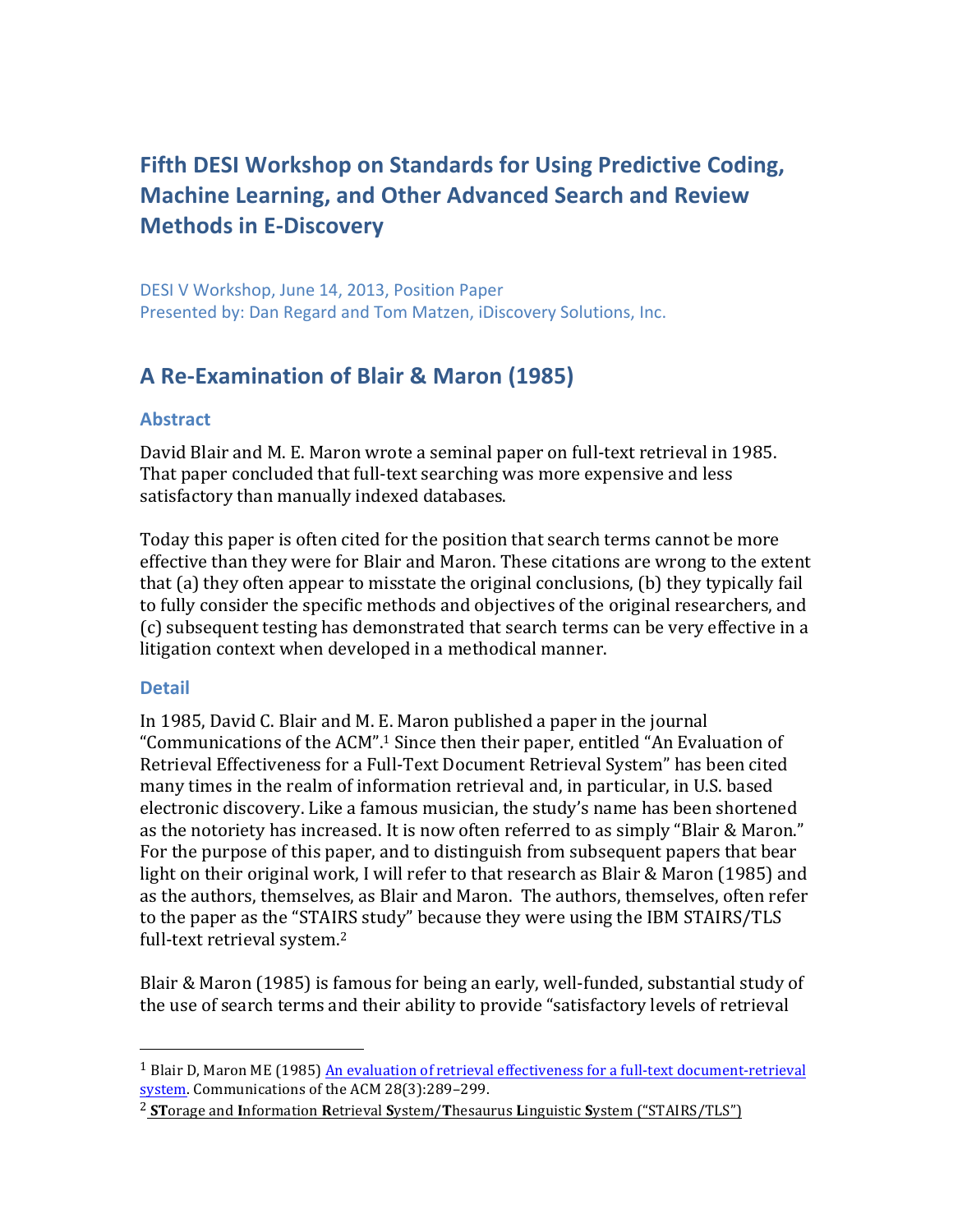effectiveness." In fact, they were actually studying prior papers from 1960 and 1970 to determine if full-text retrieval really was better than manually coded indexes.

They eventually concluded that full-text searching was *not* cost effective when compared to searching manually assigned index terms. They based their conclusion on their perceived high cost and poor performance.

#### Costs were different in 1985

The high cost assessment was based on the scarcity of full text and the cost of storage. The poor performance assessment was based on *recall* and *precision*.

In 1985, full-text was scarce. Documents were largely available as paper documents, not as full-text electronic files. Paper to text conversion, via optical character recognition ("OCR") was in its infancy. At the time, it was estimated to cost 20-times as much to type and verify full text documents as it did to type and verify manually assigned index terms.

In 1985, storage was expensive. In fact, it was over  $100,000,000\%$  (100 million percent!) more expensive than today.<sup>3</sup> At the time, Blair & Maron (1985) estimated that full-text databases required 20-times as much data storage and 50-times as much index storage as manually coded abstracts. $4$ 

As a result of these practical issues, cost was considered a very real component of whether or not to even attempt full-text retrieval across large data sets.

The low performance assessment was based on the average *recall* rate of 20%. The research attorneys also had an average *precision* rate of 79%. *Recall* measures how well a system retrieves all the relevant documents. *Precision* measures how well the system retrieves only the relevant documents.<sup>5</sup> Notably, the study never ran comparison retrievals using manually assigned index terms.<sup>6</sup>

Understanding those results and putting them into the context of the goals, techniques and tools of the experiment are the bases for the rest of this paper.

# Shifting conclusions

Whereas Blair & Maron (1985) asked *if* we should consider full-text searching (they concluded the answer to be "no"), today we grapple instead with <u>how</u> and when, rather than *if*.

 $3 \text{ In } 1984$ , a 20 megabyte Tandem hard drive cost \$2,399. That equates to \$100,000 *per gigabyte*. Today, you can purchase a 1 terabyte Dell hard drive for \$79.99. That equates to 7.8¢ *per gigabyte*. By that comparison, today's GB's are 1,280,160 times cheaper.

<sup>&</sup>lt;sup>4</sup> Blair & Maron (1985), at 298.

 $5$  Id at 290.

 $6$  Blair & Maron (1990), at 441, ("...the STAIRS study did not examine how full-text techniques could be used to retrieve abstracts as opposed to complete documents")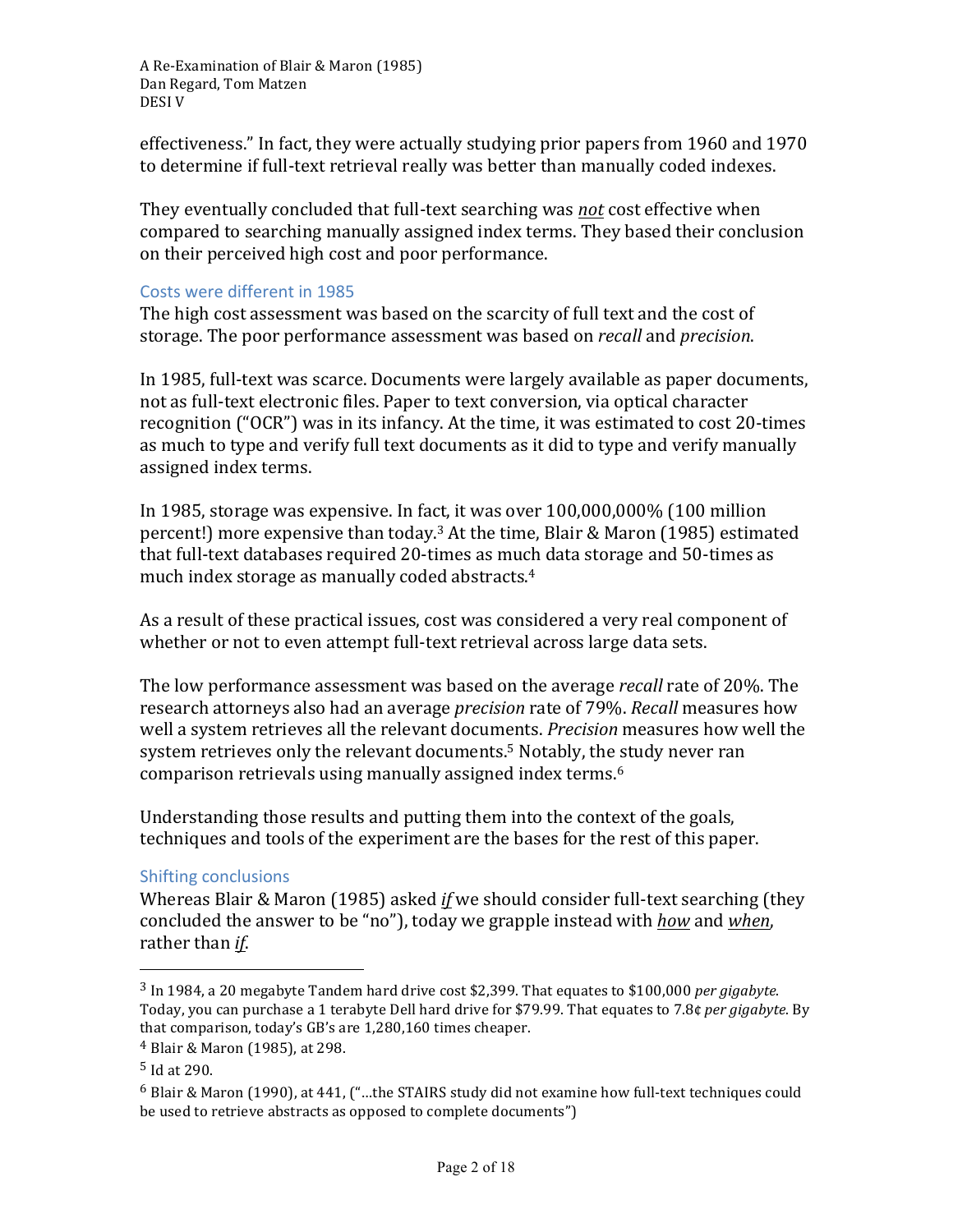Blair & Maron (1985) eventually concluded that "full text searching does *not* operate at satisfactory levels"<sup>7</sup> and "the system did not work well in the environment in which it was tested and that there are theoretical reasons why fulltext retrieval systems applied to large databases are unlikely to perform well in any retrieval environment."<sup>8</sup>

In fact, because they found it un-satisfactory and too expensive, Blair and Maron (1985) concluded that full-text searching should be abandoned:

*Full-text searching is one of those things, as Samuel Johnson put it so succinctly, that* "... is never done well, and one is surprised to see it done at all."<sup>9</sup>

In the intervening years, there have been many advances both in the technology and methodology of using search terms for litigation purposes. Getting access to full-text documents no longer requires manual entry. Instead, there is an over-abundance of full-text documents available. It is accepted almost as a given that full-text searching will be as satisfactory and will be more cost effective than manual indexing.

As Blair wrote in 1996:

*Because of the widespread use of word processing, most documents now begin in* computer-readable form. As a result, simple full-text retrieval techniques can *be implemented very easily, becoming the method of choice by default.<sup>10</sup>* 

As a result, today we seem to be more concerned as to whether full-text retrieval can outperform exhaustive human review then as to whether it can outperform manual indexing and retrieval.<sup>11</sup>

In fact, due to advances in information retrieval science, advances in computer performance, and a marked increase in the level of interest in information retrieval, there have been many other papers written analyzing Blair & Maron (1985), and the conclusions therein.  $12,13, 14$  Even Blair and Maron have written follow-up and explanatory papers to their own work.<sup>15, 16, 17</sup>

<sup>13</sup> Salton G (1986) "Another look at automatic text-retrieval systems", Communications of the ACM,

 <sup>7</sup> Blair & Maron (1985) at 297.

 $8$  Id. At 298.

<sup>9</sup> Id.

 $10$  Blair (1996) at 5.

<sup>&</sup>lt;sup>11</sup> Maura R. Grossman & Gordon V. Cormack, Technology-Assisted Review in E-Discovery Can Be More Effective and More Efficient Than Exhaustive Manual Review, XVII RICH. J.L. & TECH. 11 (2011), http://jolt.richmond.edu/v17i3/article11.pdf

<sup>&</sup>lt;sup>12</sup> Dabney DP (1986), "The cures of Thamus: An analysis of full-text document retrieval", Law Library Journal, 87:5-40.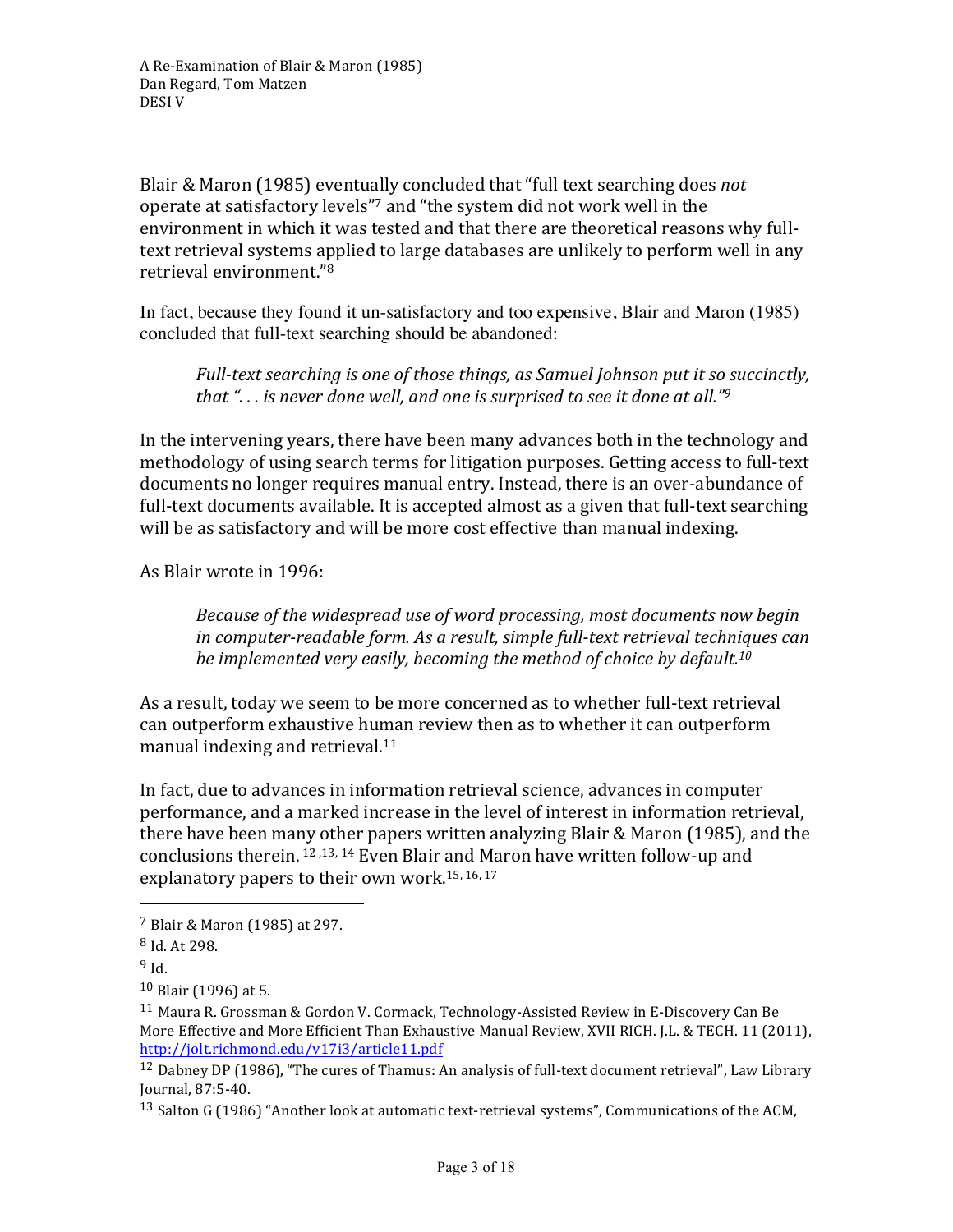Nevertheless, many modern papers cite to Blair  $&$  Maron (1985) as the definitive work in the area of keyword search, particularly in a litigation context:

"Classic studies in the field of Information Retrieval which outline the perils and *inherent accuracy of manual review processes have found new audiences. (see, e.g. Blair & Maron, 1985)."18*

*"Keyword based search has been the bread and butter method of searching, but its limitations have been well understood and documented in a seminal study by Blair & Moran [sic]."19*

*"The Blair Moran [sic] study illustrates this using an event which the victim's side called the event in question an "accident" or a "disaster" while the plaintiff's side called it an "event", "situation", "incident", "problem", "difficulty", etc. The combination of human emotion, language variation, and assumed context makes the challenge of retrieving these documents purely on the basis of Boolean keyword searches an inadequate approach."20*

*"The majority of e-discovery services and software products rely on the use of keywords* to *identify* and organize documents in preparation for human review. The legal community is familiar with keyword searching, which forms the bases of case law and statutory law research in legal databases. In the e-discovery context, the limitations of this approach are well documented and understood *(Baron, J. 2009; Blair, D.C. & Maron, M.E. 1985, 1990; The Sedona Conference Working Group 2007; Tomlinson 2008)."21* 

<u> 1989 - Andrea San Andrea San Andrea San Andrea San Andrea San Andrea San Andrea San Andrea San Andrea San An</u>

<sup>29:648-656.</sup>

 $14$  Salton G (1992) "The state of retrieval-system evaluation", Information Processing and Management, 28:441-449.

<sup>&</sup>lt;sup>15</sup> Blair DC (1990), "Language and representation in information retrieval", Elsevier Science, Amsterdam.

<sup>&</sup>lt;sup>16</sup> Blair DC and Maron ME (1990) "Full-text information retrieval: Further analysis and clarification", Information Processing and Management, 26: 437-447

<sup>&</sup>lt;sup>17</sup> Blair DC (1996) "STAIRS Redux: Thoughts on the STAIRS Evaluation. Ten Years after", Journal of the American Society of Information Science, 47:4-22.

<sup>&</sup>lt;sup>18</sup> Eli Nelson, A False Dichotomy of Relevance: The Difficulty of Evaluating the Accuracy of Discovery Review Methods Using Binary Notions of Relevance, May 2011.

 $19$  Jeremy Pickens, John Tredennick and Bruce Kiefer, Process Evaluation in eDiscovery as Awareness of Alternatives, May 2011.

 $20$  Pickens, Tredennick and Kiefer (2011).

<sup>&</sup>lt;sup>21</sup> Thomas Barnett, Svetlana Godievac, Jean-Michel Renders, Caroline Privault, John Schneider and Robert Wickstrom, Xerox Research Center Europe and Xerox Litigation Services, "Machine Learning Classification for Document Review", May 2009.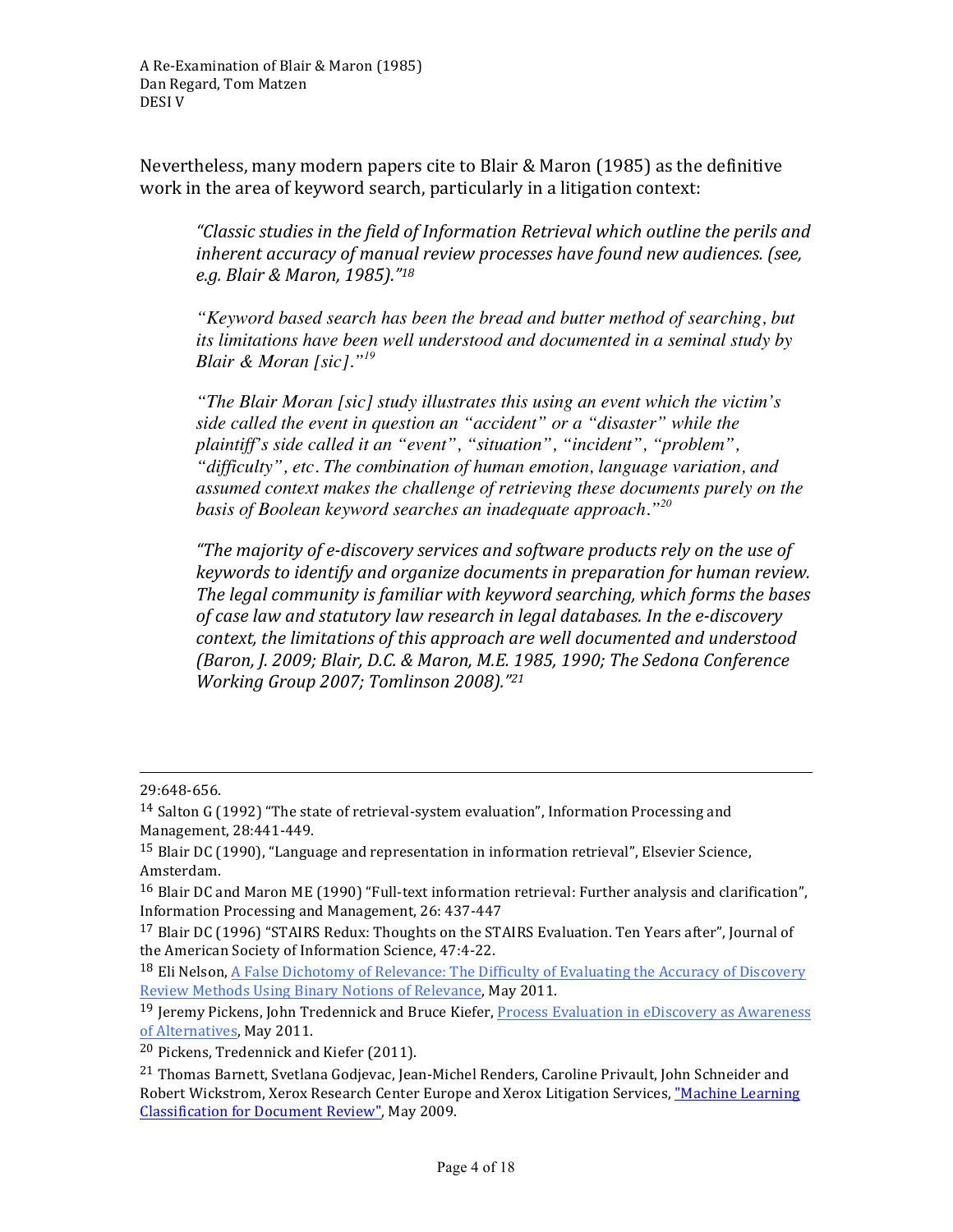"Thus the work is generally monotonous, and this when combined with the often poor working conditions of the review teams [1] means that the work is *likely to be highly error prone* [2]"<sup>22</sup>

Not only is the work still cited, some authors have adopted the interpretation that search terms can *only be effective* 20% of the time or that search terms are *per se* ineffective*:*

*Predictive coding has been shown to identify 70-80% responsive documents as compared to the search term method used by Defendants, which has shown to* only be 20-30% effective in identifying responsive documents.<sup>23</sup>

*[K]eyword searches usually are not very effective. In 1985, scholars David Blair* and M. Maron collected 40,000 documents from a Bay Area Rapid Transit *accident, and instructed experienced attorney and paralegal searchers to use keywords and other review techniques to retrieve at least 75% of the* documents relevant to 51 document requests. David L. Blair & M. E. Maron, An *Evaluation of Retrieval Effectiveness for a Full-Text Document-Retrieval System, 28 Comm. ACM 289 (1985). Searchers believed they met the goals, but their average recall was just 20%. Id. This result has been replicated in the* TREC Legal Track studies over the past few years.<sup>24</sup>

Using keywords to cull and filter documents, and thereby failing to produce 80% of relevant documents is not acceptable by any standard.<sup>25</sup>

*Nor is it a typical practice to review the documents left behind by a keyword* search, even though upwards of 80% of the relevant documents typically are *missed.26*

"Predictive Coding" is superior, more efficient and less expensive than the Search Term methodology. Consequently, the defendant's premature and *unilateral selection of the Search Term method deprived the Plaintiffs of as* much as 80% of the relevant documents. When correctly "trained" at the outset of a case, Predictive Coding software successfully identifies approximately 75-

<sup>&</sup>lt;sup>22</sup> Jacki O'Neill, Caroline Privault, Jean-Michel Renders, Victor Ciriza, and Gregory Bauduin, Xerox Research Center Europe, "DISCO: Intelligent Help for Document Review", May 2009, where footnote [2] cites Blair & Maron (1985).

<sup>&</sup>lt;sup>23</sup> Declaration of Daniel S. Robinson, Fosamax / Alendronate Sodium Drug Cases, JCCP 4644, April 12, 2013.

<sup>&</sup>lt;sup>24</sup> DaSilva Moore v. Publicis Group, No. 11 Civ. 1279 (ALC) (AJP) (SDNY, February 24, 2012)

<sup>&</sup>lt;sup>25</sup> Declaration of Douglas E. Forrest, Fosamax / Alendronate Sodium Drug Cases, JCCP 4644, April 12, 2013. Relying on earlier citation of Blair & Maron (1985).

<sup>&</sup>lt;sup>26</sup> Global Aerospace Inc., et al. y. Landow Aviation, L.P., Consolidated Case No. CL 61040, Circuit Court for the Loudon County, Virginia, Memorandum in Support of Motion for Protective Order Approving the Use of Predictive Coding, April 9, 2012, at 18.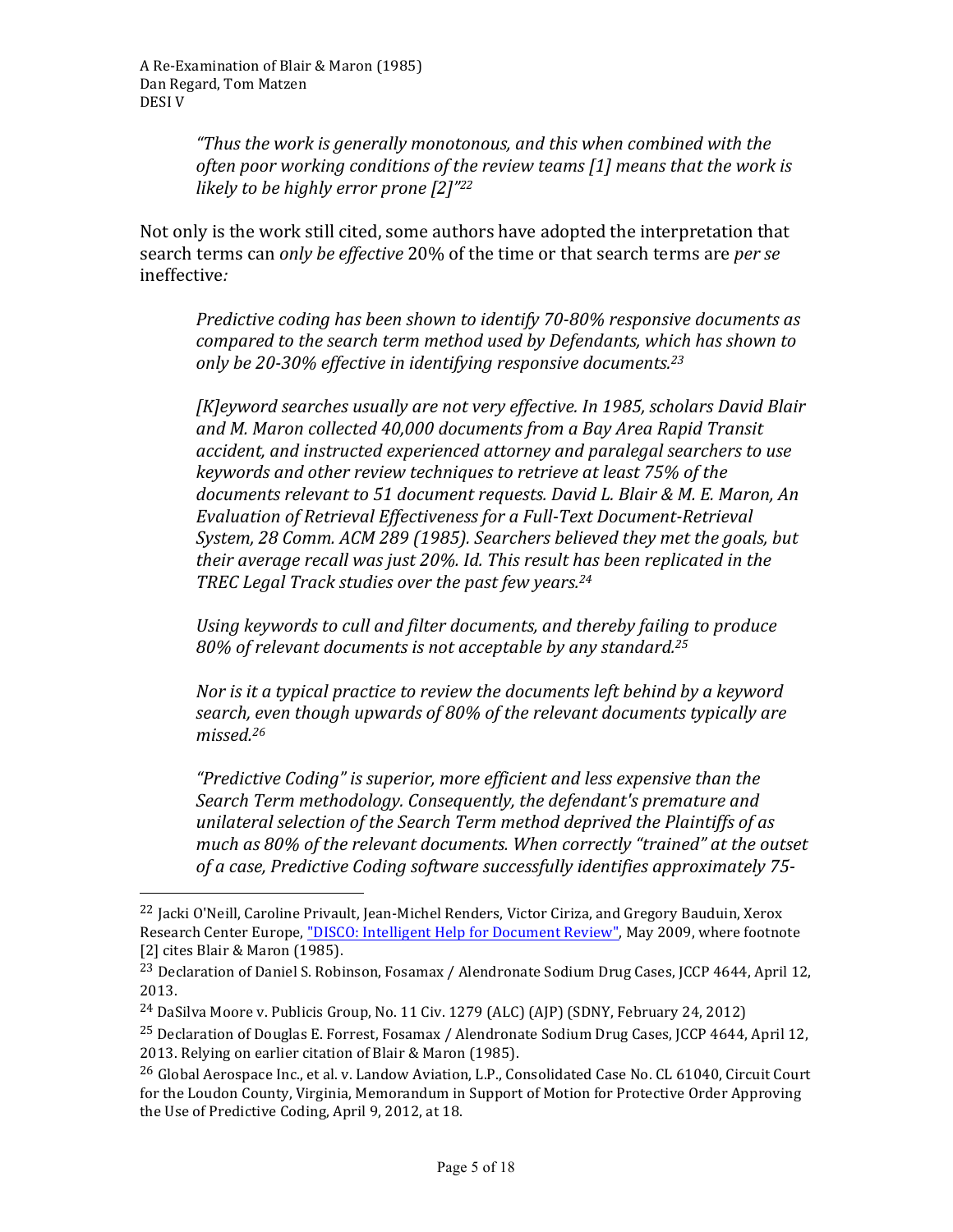95% of all relevant documents, while the antiquated "search term method" results in only approximately 20%.<sup>27</sup>

*Predictive Coding software successfully identifies approximately 75-95% of all* relevant documents, while the antiquated "search term method" results in just *approximately 20%.28*

*Even* if cooperatively developed, Search Terms are inherently unreliable yielding a paltry 20% of relevant documents.<sup>29</sup>

*The use of Search Terms that were selected by Biomet likely resulted in a less than 20% relevancy rate.30*

The Blair and Maron study (discussed below) reflects that human beings are *less than 20% to 25% accurate and complete in searching and retrieving information from a heterogeneous set of documents (i.e., in many data types* and formats). The *importance of this point cannot be overstated, as it provides a critical frame of reference in evaluating how new and enhanced forms of automated search methods and tools may yet be of benefit in litigation.31*

Simple key word searching has been known to be ineffective for decades. Back in 1985, Blair and Maron conducted a study of the effectiveness of key word searches and found they only retrieved 20% of the relevant documents.<sup>32</sup>

In the intervening 30 years of new techniques and new technology, we have been able to break free of the presumed boundaries of full-text retrieval and have shown that  $20\%$  is not a limit.<sup>33</sup>

<sup>&</sup>lt;sup>27</sup> In Re: Biomet M2a Magnum Hip Implant Products Liability Litigation (MDL 2391), Plaintiff's Memorandum in Support of Collaborative Predictive Coding, April 1, 2013.

 $28$  Id at 7.

 $29$  Id at 11.

<sup>30</sup> Id.

<sup>31</sup> The Sedona Conference Best Practices Commentary on the Use of Search & Information Retrieval Methods in E-Discovery, August 2007, Public Commentary Version, The Sedona Conference Journal, 2007, at 199.

 $32$  Tredennick J, 2011, New Model E-Discovery Order for Patent Cases Turns Fishing Expeditions into Games of "Go Fish", E-Discovery Search Blog: Technology, Techniques and Best Practices.

<sup>33</sup> This is not to say that a given set of search terms must surpass 20% recall to be deemed effective. The practical application of search terms for inclusive and exclusive analysis for preservation, collection, culling, review and production; the value of negotiated search terms; and the use of search terms in phased discovery are but a few of the many ways that search terms can be used and calibrated for different goals, all the while bearing case specific cost, burden and proportionality in mind.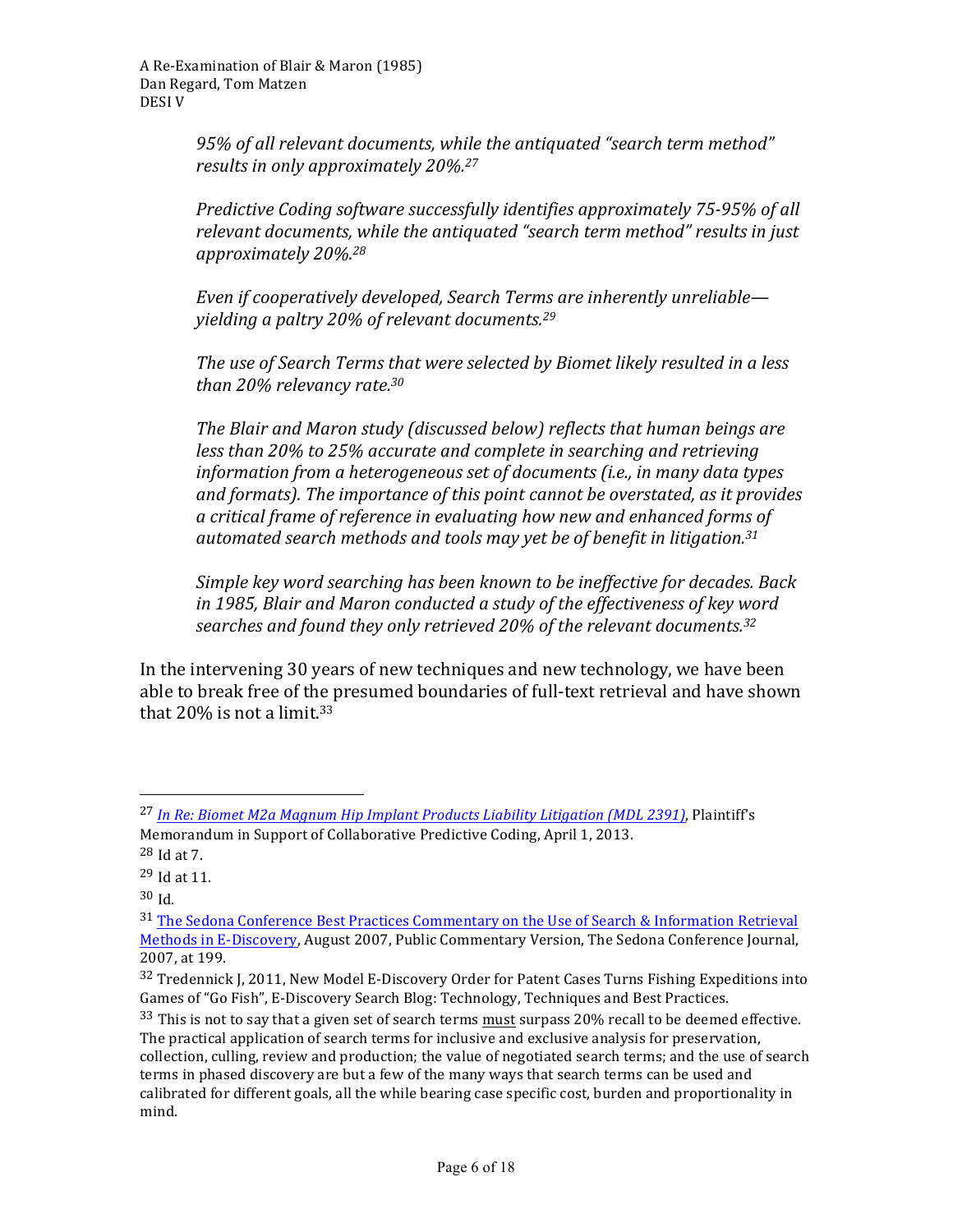One immediate example of this, at least in the litigation space, is the result of the 2008 TREC Legal Track where the submission by H5, using an iterative development of search terms, achieved over 75% *recall* and 75% *precision*.<sup>34</sup> The same team, H5, repeated this again in  $2009^{35}$ 

What some have stated as fact, therefore, is simply not. Instead, it is a matter of debate and interpretation. Who better to understand that advocates may bend debate into pseudo fact than a judge? As Magistrate Judge John Facciola stated with respect to the tendency of lawyers to misstate issues of debate:

*I recently commented that lawyers express as facts what are actually highly debatable propositions as to efficacy of various methods used to search electronically stored information. United States v. O'Keefe, No. 06-CR-249, 2008 WL 44972, at \*8 (D.D.C. Feb. 18, 2008).<sup>36</sup>*

In fairness, some papers do clarify the study. As a recent glossary of technologyassisted review terms stated in reference to Blair & Maron (1985):

**Blair and Maron**: Authors of an influential 1985 study (David C. Blair & M.E. *Maron*, An Evaluation of Retrieval Effectiveness for a Full-Text Document-Retrieval System, 28 COMMC'NS ACM 289 (1985)), showing that attorneys supervising skilled paralegals believed they had found at least 75% of the *Relevant Documents from a Document Collection, using Search Terms and iterative search, when they had in fact found only 20%. That is, the searchers believed they had achieved 75% Recall, but had achieved only 20% Recall. In* the Blair and Maron study, the attorneys and paralegals used an iterative approach, examining the retrieved Documents and refining their search terms *until* they believed they were done. Many current commentators incorrectly distinguish the Blair and Maron study from current *iterative approaches*, *failing* to note that the Blair and Maron searchers did in fact refine their search *terms based on their review of the Documents that were returned in response* to their queries.<sup>37</sup>

 $34$  Douglas W. Oard, Bruce Hedin, Stephen Tomlinson, and Jason R. Baron. Overview of the TREC 2008 Legal Track. In The Seventeenth Text REtrieval Conference (TREC 2008), 2009.

 $35$  Douglas W. Oard, Bruce Hedin, Stephen Tomlinson, and Jason R. Baron. Overview of the TREC 2009 Legal Track. In the Eighteenth Text REtrieval Conference (TREC 2009), 2010.

<sup>36</sup> *Equity Analytics v. Lundin* No. 07-2033, (D.D.C. Mar. 7, 2008).

<sup>&</sup>lt;sup>37</sup> Cormack G, Grossman M, "The Grossman-Cormack Glossary of Technology-Assisted Review", Federal Courts Law Review, Vol. 7", Issue 1, 2013.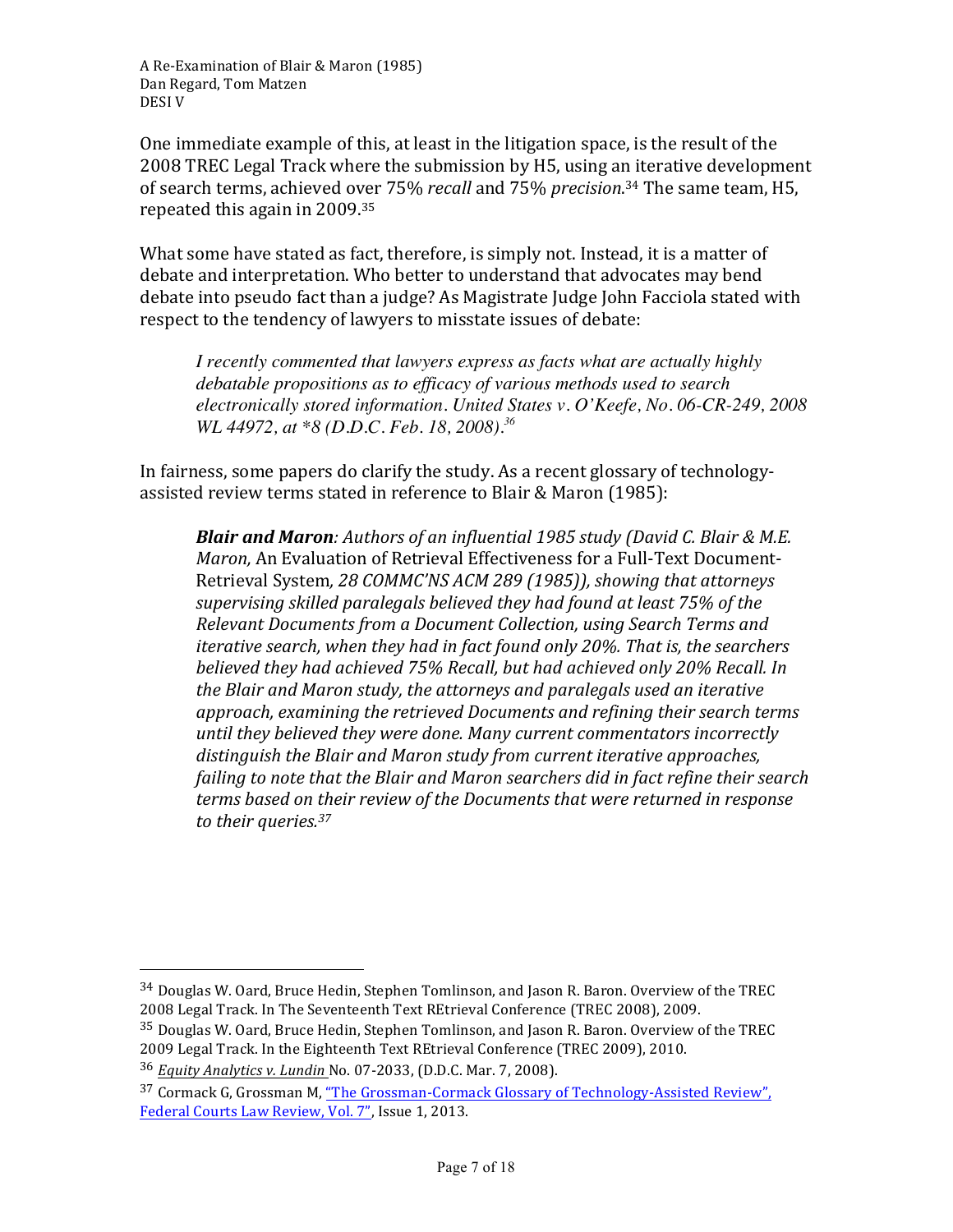Arguably, the best two descriptions of the study appear to be the following:

"In a seminal study on the efficacy of human document review, humans thought *they* were retrieving 75% of the relevant documents, when in reality they were retrieving less than 20% of the relevant documents." <sup>38</sup>

"The seminal study evaluating the success of text retrieval methods in an ediscovery setting was conducted by Blair & Maron over 20 years ago [2]. That *study identified a serious gap between the perception on the part of lawyers*  that using keywords they would retrieve on the order of 75% of the relevant *evidence to be found in a collection of 40,000 documents gathered for litigation* purposes, whereas the researchers were able to show on the basis of using additional keywords that only 20% of relevant documents had in fact been *found.* These results have been replicated in other settings, and from them we *can conclude that estimating recall is simply a hard task for people to do.*"39

Although subsequent studies question the meaning and even the reliability of the paper, and even though there are serious differences between the manner in which search terms were used in the STAIRS system versus the manner in which they can be (have been) used in modern systems, Blair & Maron (1985) continues to be cited for the proposition that search terms can only be effective  $20\%$  of the time.<sup>40</sup>

Ironically, while we should reject the notion that the STAIRS study is the high water mark for search terms, the actual recall was probably worse than 20%. The authors later opined that their *recall* estimates were actually the maximum upper threshold for *recall*. In other words, they felt that the actual *recall*, had every document been manually examined rather than estimated using their estimation method, would likely have been lower.<sup>41</sup>

#### Results Will Vary

 

In the real world, litigation driven information retrieval is a complicated equation. It relies not only on *precision* and *recall*, but also on cost, complexity, resources, need, time constraints, reasonability and proportionality.

<sup>38</sup> Sonya Sigler, Cataphora, Inc., "Are Lawyers Being Replaced by Artificial Intelligence? Beyond Keyword Search: An Introduction to Advanced Search & Retrieval Technologies", May 2009.

 $39$  Feng C. Zhao, U. Washington, and Douglas W. Oard, University of Maryland & Jason R. Baron, National Archives and Records Administration, "Improving Search Effectiveness in the Legal E-Discovery Process Using Relevance Feedback", May 2009.

<sup>&</sup>lt;sup>40</sup> See *Global Aerospace v. Landow Aviation*, No. CL 61040 (Va. Cir. Ct., Loudon County April 23, 2012).

<sup>&</sup>lt;sup>41</sup> One conclusion of the STAIRS study was implicit in the reported evaluation, but deserves to be made explicit. That is, the value for Recall, although low, represents a maximum value because it was based on estimating Recall for small subsets of the document collection, not the entire database. If we examined the entire database we probably would have found more unretrieved relevant documents. The "actual" value for Recall, if it could be calculated, would be significantly lower. Blair and Maron (1990).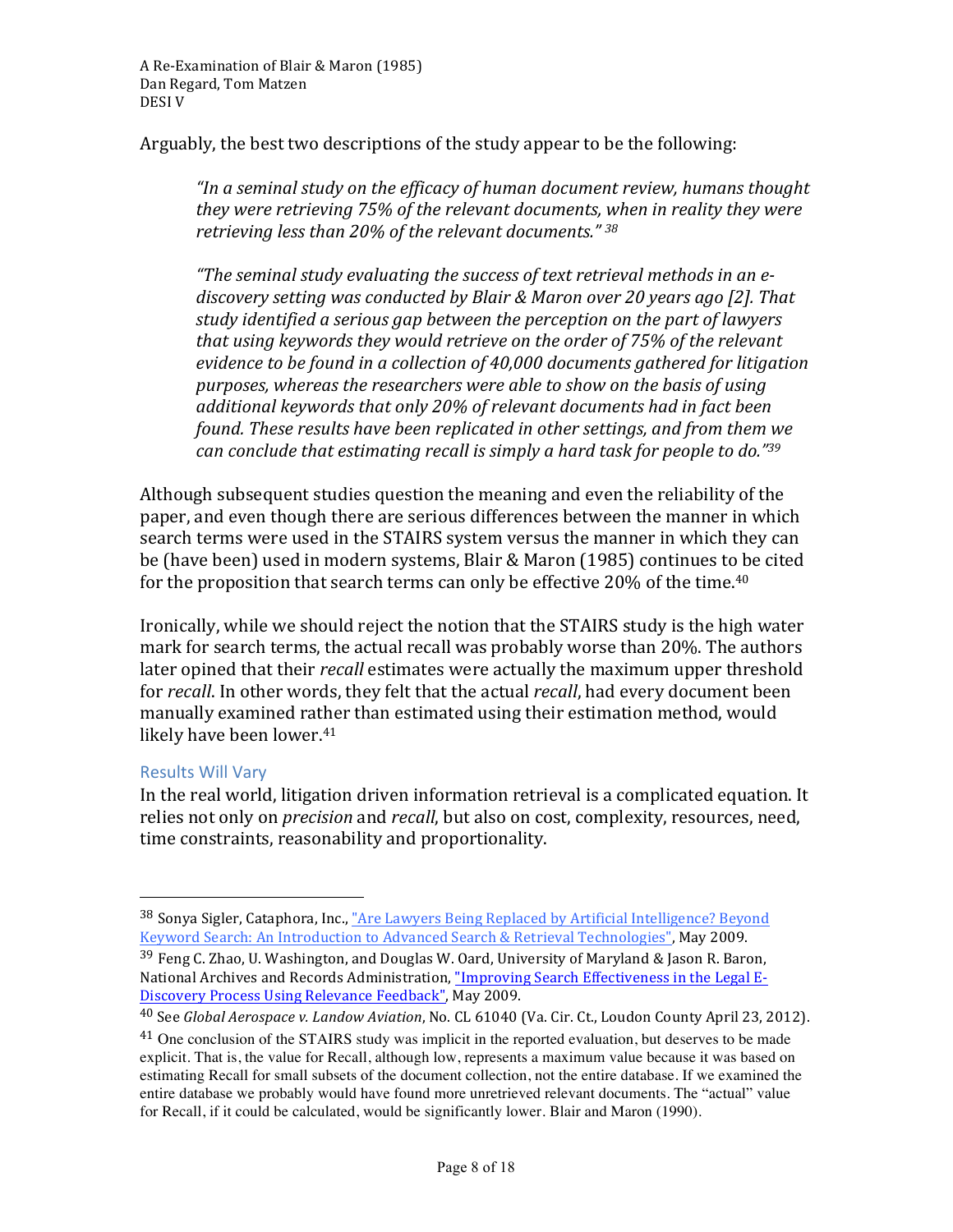As a result, despite the strong rhetoric and the anecdotal stories, the results that are achievable with various technologies appear to vary according to the user, the facts, the corpus, the stage in the litigation lifecycle, the goals and, of course, the process employed. This appears particularly true with search terms.

For one, the process is important. There has been much published by EDRM about the advantages of non-linear review and iterative processes that result in better results.42

For another, there is not currently a standard value for *recall* in U.S. litigation. In a recently published opinion in Indiana Federal Court, the Court cited the *recall* that Biomet achieved using search terms against a corpus of over 19m (million) documents. In that matter, when one does the math and examines the worst possible scenario and the best possible scenario based on the estimated numbers of responsive documents retrieved by search terms and the estimated numbers of responsive documents not retrieved, search terms had a *recall* rate between 47% and 73%.<sup>43</sup>

#### Why does this matter?

With the advent of technology-assisted-review (TAR), why should we care about search terms? Why should we take time today to re-assess a study from 30 years ago?

The first simple answer is because we still use search terms in almost every matter that involves ESI in litigation. They are used to collect by custodian. They are used to filter by date ranges. They are used to cull broad collections of documents from archives. They are used to find documents to train TAR systems. They are used in numerous ways to deal with documents and processes in the litigation lifecycle. And, they appear to be here to stay.

The second simple answer is that when studies such as Blair & Maron (1985) are not put into proper context, the uninformed reader can develop an unreasonable bias against the use of search terms. This may then lead to unnecessary suspicions, delays, confusion or motion practice. This manifests as a bias against search terms when it should be a bias against a non-principled approach to search term development.

#### That was then, this is now

 

There are many differences that become apparent when comparing the research of Blair & Maron (1985) to the development and application of search terms today.

<sup>42</sup> http://www.edrm.net/resources/diagram-elements

<sup>&</sup>lt;sup>43</sup> *In Re: Biomet M2a Magnum Hip Implant Products Liability Litigation (MDL 2391)*, Order Regarding Discovery of ESI, April 18, 2013.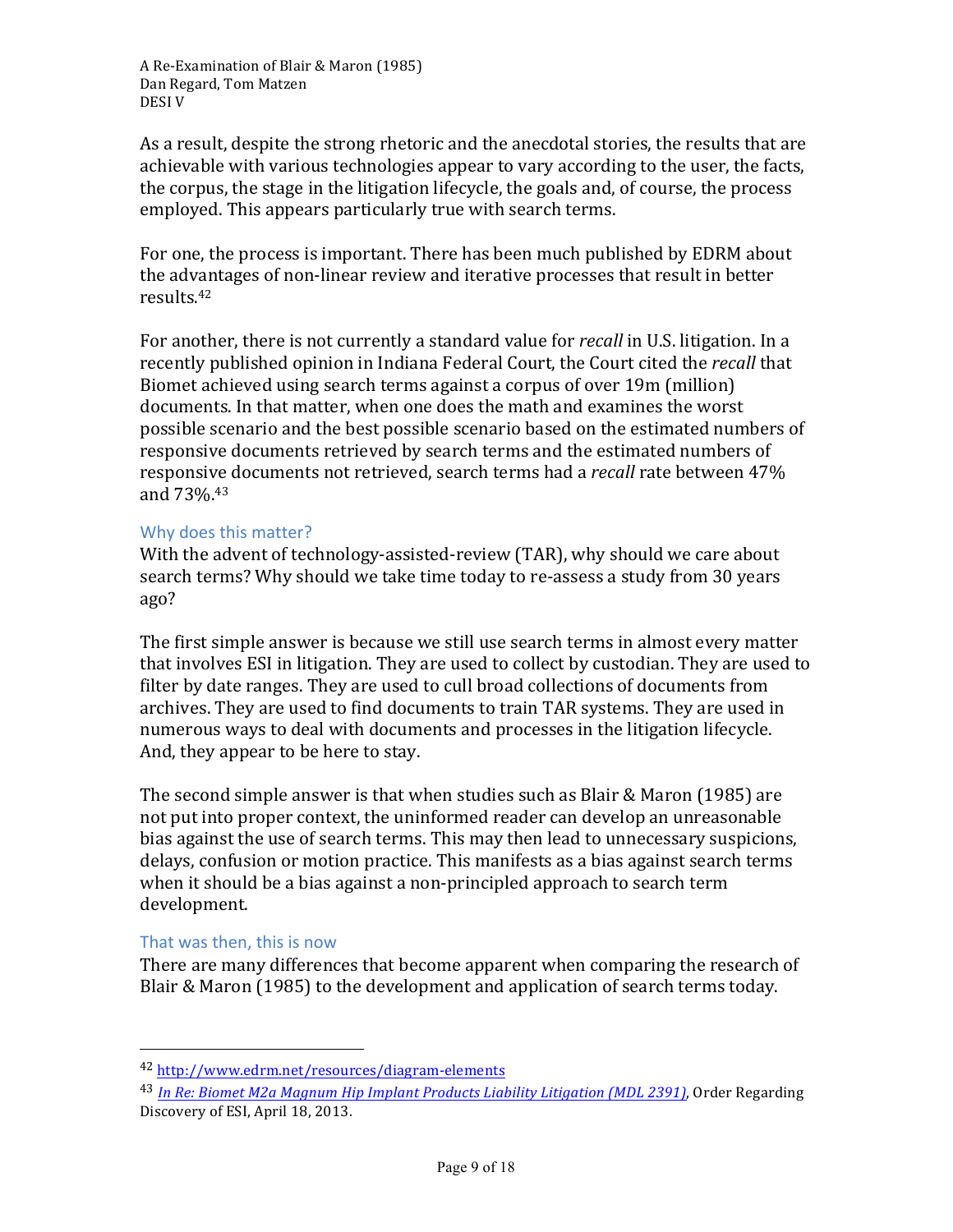These differences are one of the reasons that the study is so often incorrectly applied to modern e-discovery processes.

While this list is not exhaustive, consider the following:

- The data corpus
- The examination of false negatives
- The measurement of recall
- The complexity of the search terms
- The methodology used to develop search terms

#### The Data Corpus

We have little information on how the corpus of documents used in Blair & Maron  $(1985)$  was created. We are told that it consists of 40,000 documents used in the defense of a large corporate lawsuit. Although the complete manner of document selection was not disclosed, it appears that the documents had already been preserved, collected, and hand selected for litigation purposes (i.e. culled):

*[T]he documents STAIRS provided access to were personally selected (from a larger set of documents) by the two lawyers and two paralegals who* participated in the study. This selection process spanned a 1-year period and *produced a set of documents that were all germane to the various issues in the lawsuit.44*

The application of search terms to a hand picked document set to identify narrow issues for defense purposes is fundamentally different than their application to preservation, collection, culling, or even review for production purposes. Since these are all different exercises with potentially different emphases on *precision* and *recall*, we should be careful when comparing the use of search terms (or any technology or methodology) in one stage of discovery to the use in another stage of discovery.

# The Examination of False Negatives

False negatives are those documents that would be considered responsive to an information request, but are not labeled responsive by the actual query executed. These are incorrect negative labels or "false negatives".

Typically, in a modern, iterative development process, false negatives are examined to understand why a set of search terms might be missing a known responsive document. This technique, when available, can be used to identify new query strings

<sup>44</sup> Blair (1996) at 17.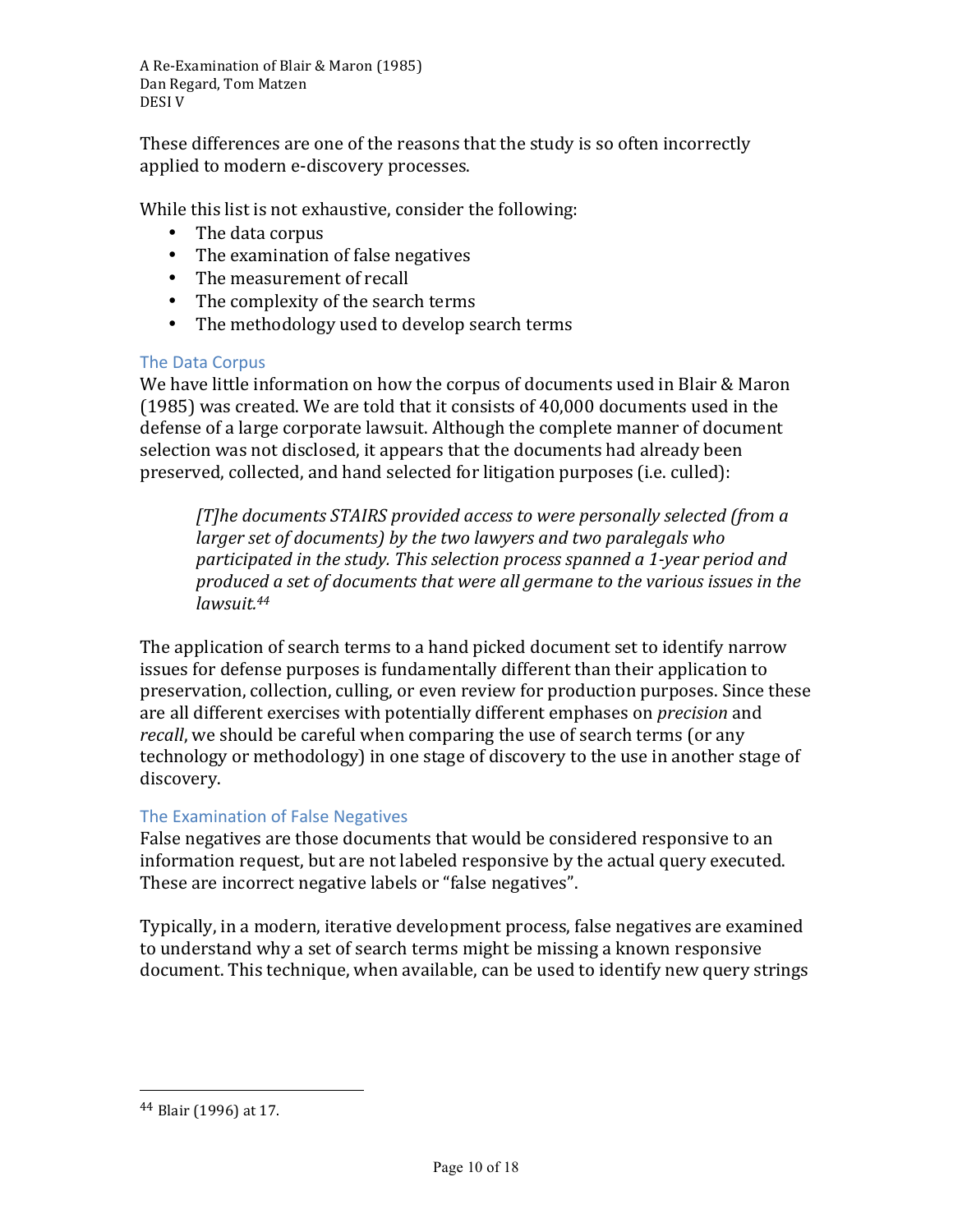that will add to the overall *recall* of a set of search terms. This is often used to calibrate search terms and can lead to *recall* improvement.<sup>45</sup>

At the end of the experiment, the controllers sampled the document set and examined false negatives. During the experiment, however, the research attorneys *did not* have access to false negatives.

Without this access, the technique used by the researchers should not be compared to modern exercises where such false negative are considered.

#### The Measurement of Recall

 

The research attorneys had prior familiarity with the suit and the documents. They had the advantage of examining the search term results. They had the ability to make an assessment of the *precision* of a given search merely by examining the search results. Because they did not have even an estimate of the total number of issue responsive documents in the total corpus, however, they could not calculate the *recall*.

As such, any subjective estimate of the *recall* of their searches can only be that – an estimate. Further, the estimates in Blair & Maron (1985) appear to be bad estimates.

Blair & Maron estimated their recall in the following manner. They felt that they needed 75% of the documents for their purposes, they searched until they had enough documents for their purposes, and then assumed that they had 75% of the documents. This can be analogized to fishing in a pond with an unknown stock of fish. The fisherman assumes that he needs to catch 75% of the fish in order to prepare dinner. He catches enough fish for dinner and, therefore, assumes that he caught  $75\%$  of the fish. But there is zero basis for that assumption. He has no independent measure or estimate of the actual number of fish in the pond originally (the universe) or remaining (the null set).

Perhaps the best take-away from Blair & Maron (1985) is the statement by Sigler (2009) and of Zhao, Oard and Baron (2009): "estimating recall is simply a hard task for people to do."

This may be one of the reasons that the TREC Legal Track and other information retrieval studies have focused on learning how to measure *precision* and *recall* (*but* see David Blair, "Some Thoughts on the reported results of TREC", Elsevier Science Ltd., 2002).

<sup>&</sup>lt;sup>45</sup> The research lawyers in Blair & Maron did consider *false positives* by default every time they reviewed a retrieved set of documents. This technique is useful for improving precision. Blair & Maron reported an average 79% precision in their study.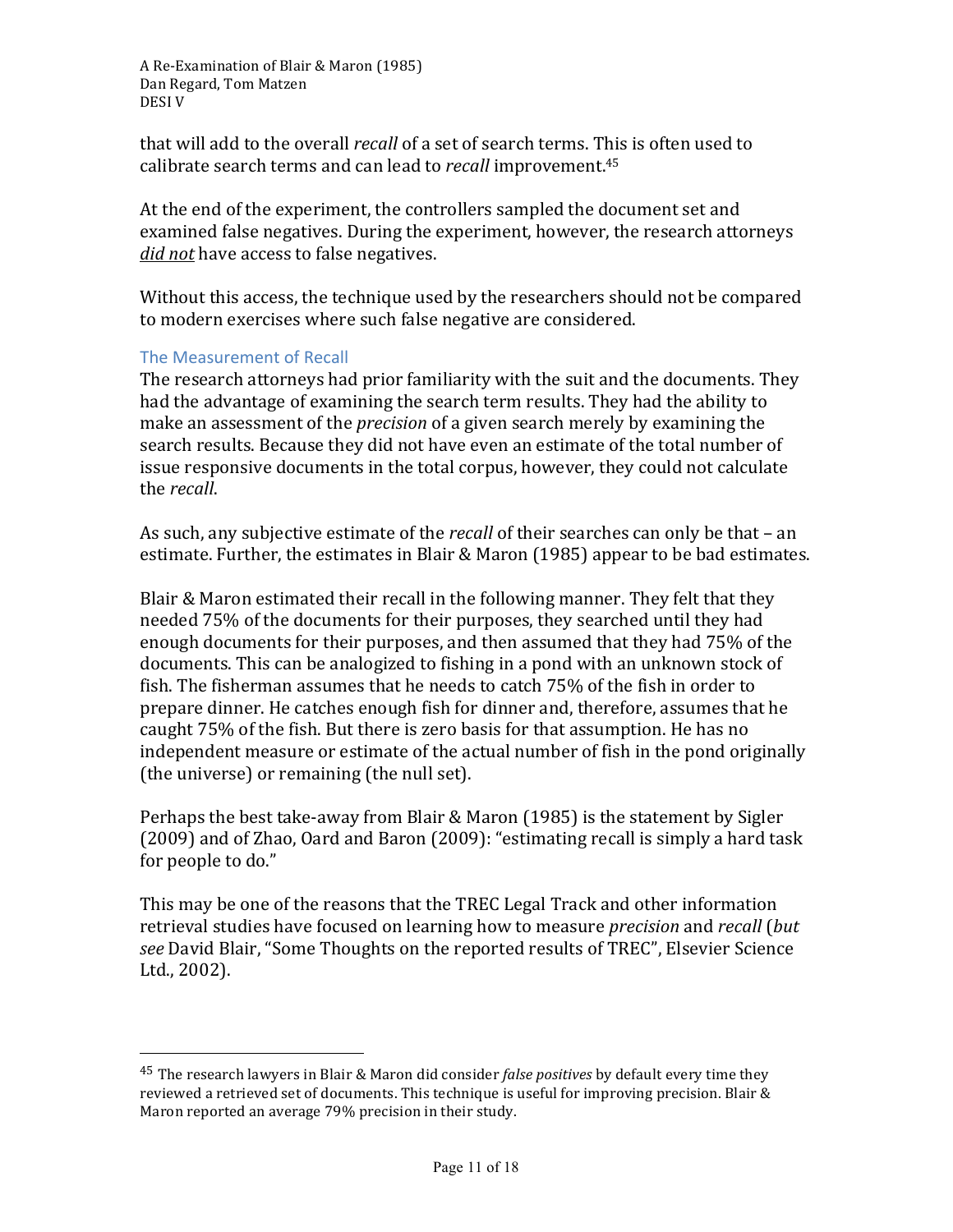#### The Complexity of the Search Terms

 

One of the biggest challenges in comparing one technique to another or one technology to another is that there are so many variables to the equation. One oftenoverlooked variable in the STAIRS study is the complexity of the search terms used.

A simple search is a Boolean search string that has no operator or extension. It is a stand-alone term. Standard modern operators include AND, OR, NOT, parentheses "(" or ")", proximity such as WITHIN or NEAR, and multi-character "\*" or single multi-character "?". A complex search is a Boolean search string that does have an operator or an extension.<sup>46</sup>

From various sources, we know that the IBM STAIRS system was capable of complex searches.<sup>47, 48</sup> But, while they did not publish a list of the actual terms, it can be inferred from subsequent publications by Maron  $(1988)$  and Blair & Maron  $(1990)$ that the original study used fairly simple terms. As the original authors wrote four years later in 1989 to support the proposition that it would be difficult to do better than the *recall* in their 1985 study using a "simple full-text retrieval model" with a large document database:

In order for a simple full-text system to retrieve effectively, the user/searcher *must be able to predict (and use as his query terms) those words, phrases and* word combinations that occur in most of the relevant documents, and which do not occur in most of the non-relevant documents. (See also Maron, 1988.) If a *searcher can construct such a query, we shall call that an "effective query."* We *see that there are two interrelated parts to an effective query; predicting A, the* words, word combinations, etc., that occur in the relevant documents and then B, reducing that set of terms by excluding those word or word combinations which are likely also to occur in non-relevant documents.<sup>49</sup>

The decision to use simple or complex Boolean search terms is governed by the facts and needs of a given case and the nature of documents being searched. Yet it stands to reason and common experience that the *ad hoc* development of complex search terms is a difficult proposition. In practice, longer and more complex search strings,

 $46$  If a set of Boolean search terms has more than a single search term, there is already an implicit "OR" operator in that list.

<sup>&</sup>lt;sup>47</sup> The full name is **STAIRS/TLS** ("STorage And Information Retrieval System / Thesarus Linguistic **Systems".** It provided for exact match, proximity (adjacent, within sentence, within paragraph), expansion ("narrower than", "broader than", "related to", "synonymous with"), hit frequency, and "automatic phrase decomposition". Blair & Maron (1985), at 291.

 $48$  Bourne, Hahn, "A History of Online Information Services:  $1963 - 1976$ ", Massachusetts Institute of Technology, 2003, p. 130-132. (Detailing the development of the AQUARIUS and re-branded STAIRS systems).

<sup>&</sup>lt;sup>49</sup> Blair D.C., Maron M.E., "Full-Text Information Retrieval: Further Analysis and Clarification", Information Processing & Management, Vol. 26, No. 3, pp 437-477, 1990.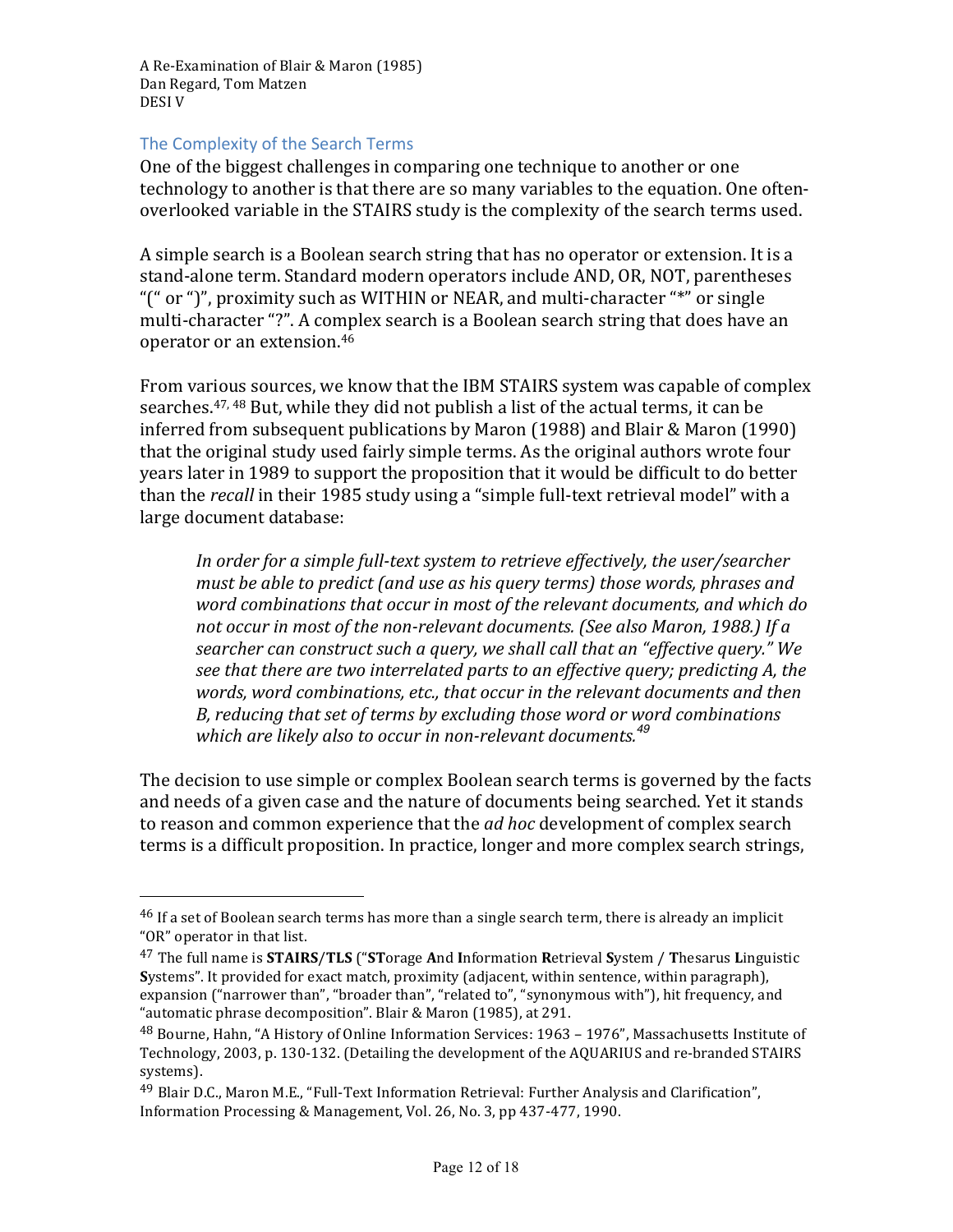and sets of search strings, require an algorithm, a discipline, a methodology to be done properly.

#### The Methodology Used to Create Search Terms

The methodology used to create search terms has been recognized as a potential source of success or failure:

Whether search terms or 'keywords' will yield the information sought is a *complicated question involving the interplay, at least, of the sciences of computer technology, statistics and linguistics. ... Given this complexity, for lawyers* and *judges* to dare opine that a certain search term or terms would be *more likely to produce information than the terms that were used is truly to go* where angels fear to tread. Magistrate Judge John Facciola (2008).<sup>50</sup>

*This* Opinion should serve as a wake-up call to the Bar in this District about the *need for careful thought, quality control, testing, and cooperation with opposing counsel in designing search terms or "keywords" to be used to produce emails or other electronically stored information ("ESI"). Magistrate Andrew Peck (2009).51*

This was not a new idea in 2008 or 2009. Eero Sormunen proposed a systematic method of developing high recall search strings in 2000 and 2001. He describes a method of creating more complex searches ("optimal queries") in a paper studying the trade-off of precision and recall using "query tuning". Sormunen studied precision and recall in a larger database (52,000 documents) than Blair & Maron (1985) (40,000 documents). He also studied the effect of search terms on a "large  $&$ sparse database" and on a "large and dense database".

By using query optimization, which included the examination of false negatives and the iterative, but methodical, modification of search strings, Sormunen was able to create "optimal queries" that achieved 99.3% recall.<sup>52</sup>

Again, the TREC Legal Track studies and the contribution of H5 demonstrated that a sound methodology based on linguistic and document analysis provides the ability to choose, in a principled manner, appropriate search elements. In addition, a sound methodology provides the the ability to choose, in a principled manner, appropriate

 $50$  United States v. O'Keefe, 537 F. Supp. 2d 14 (D.D.C. 2008).

<sup>51</sup> William A. Gross Constr. Assocs. v. Am. Mfrs. Mut. Ins. Co., 2009 U.S. Dist. LEXIS 22903 (S.D.N.Y. Mar. 19, 2009).

 $52$  2001, Sormunen E, "Extensions to the STAIRS Study – Empirical Evidence for the Hypothesized Ineffectiveness of Boolean Queries in Large Full-Text Databases", Information Retrieval 4(3/4):257-274.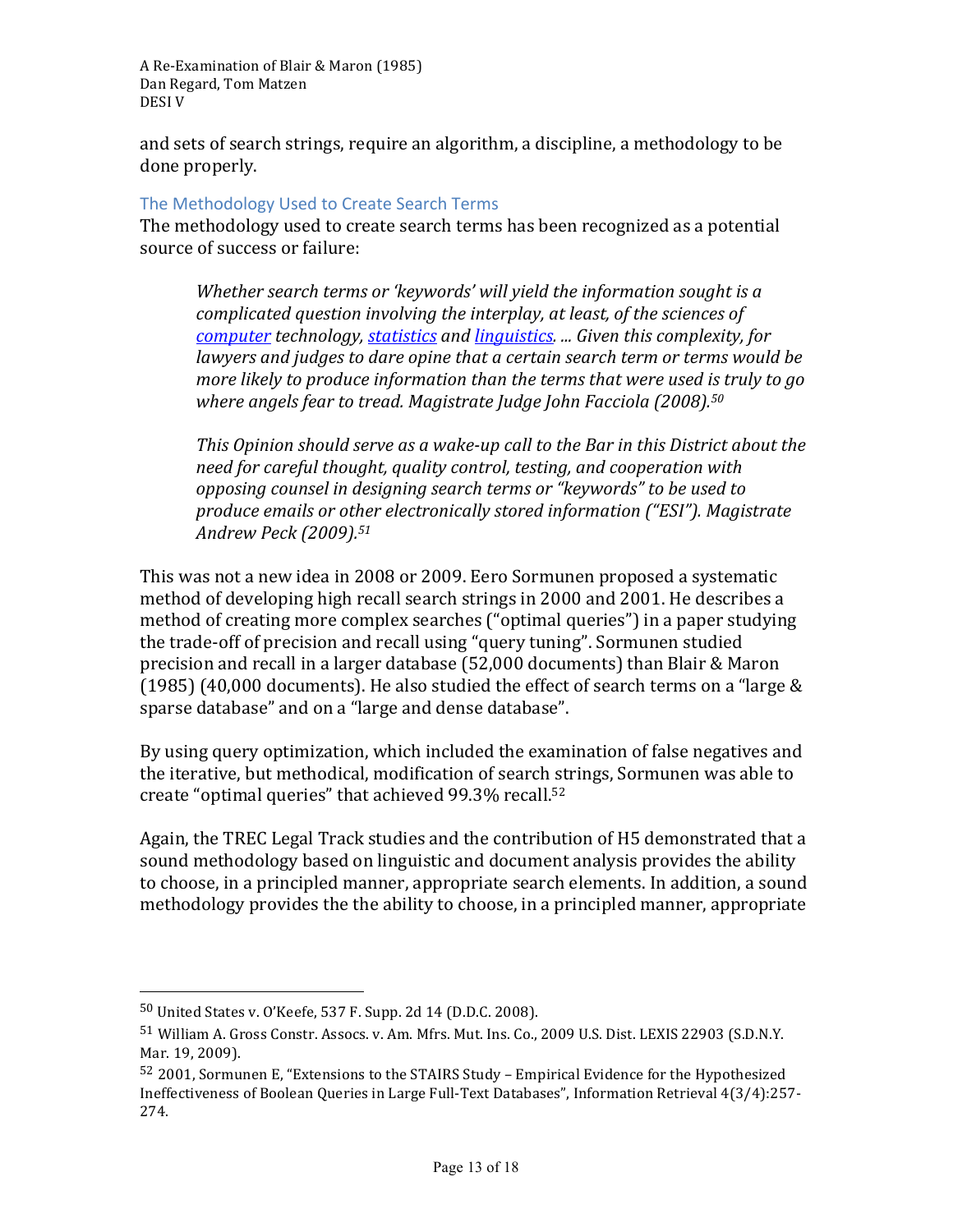operators and operator distances when combining search elements into complex searches that lead to high performance. $53$ 

More recently, Ralph Losey, a well- respected author and thought leader in ediscovery, gave us a modern restatement of both Blair & Maron (1985) and Sormunen (2001) when he wrote, "[keyword search] only provides reliable recall value when used as part of a multimodal process that uses other search methods and quality controls, such as iterative testing, sampling, and adjustments." $54$ 

Although Blair & Maron (1985) often emphasizes the *efforts* expended by the research attorneys, the STAIRS study does not describe any particular methodology used by the research attorneys in developing their queries.

In the STAIRS study, we permitted the searchers to revise their original queries as many times as they liked, and to search until they believed that they had retrieved all the documents they wanted. No search consisted of a single query, and many queries went through 10 or more revisions, gathering more relevant *documents during each iteration. 55*

Only after the initial work was complete did the researchers use a variation of multimodal searching while performing a post-experiment estimate of *recall*:

To measure recall, the experimenters used systematic generalizations of the *queries to search promising subsets of the un-retrieved documents. Two* primary techniques were used. First, the Boolean connectives of existing *queries were modified to produce alternative but similar retrieval sets. For*  example, if an initial query had been "A and B and C", they would use the three *modified queries, "A and B and not C", "A and C and not B", and "B and C and* not A". Second, synonyms were substituted for the search terms to form related *queries. In another, other parts of the collection were randomly selected. The*  experiment was conducted in such a way that the lawyers were unaware whether the retrievals they were evaluating were the result of their paralegals' *queries, or of the experimenters' modified samples.56*

Thus, while not using the exhaustive rigor described by Sormunen, even a fairly simple multi-model methodology of mixing up search queries resulted in the identification of a greater number of relevant documents.

<sup>53</sup> See also, Brassil, Hogan, Attfield, "The Centrality of User Modeling to High Recall with High Precision Search", IEEE International Conference on Systems, Man and Cybernetics, 2009. 54 Losey R, 2011, "Secrets of Search - Part One".

<sup>55</sup> Blair (1996), at 15.

<sup>56</sup> Rose, "A Symbolic and Connectionist Approach to Legal Information Retrieval", Lawrence Erlbaum Associates, Inc., 1994, at 73.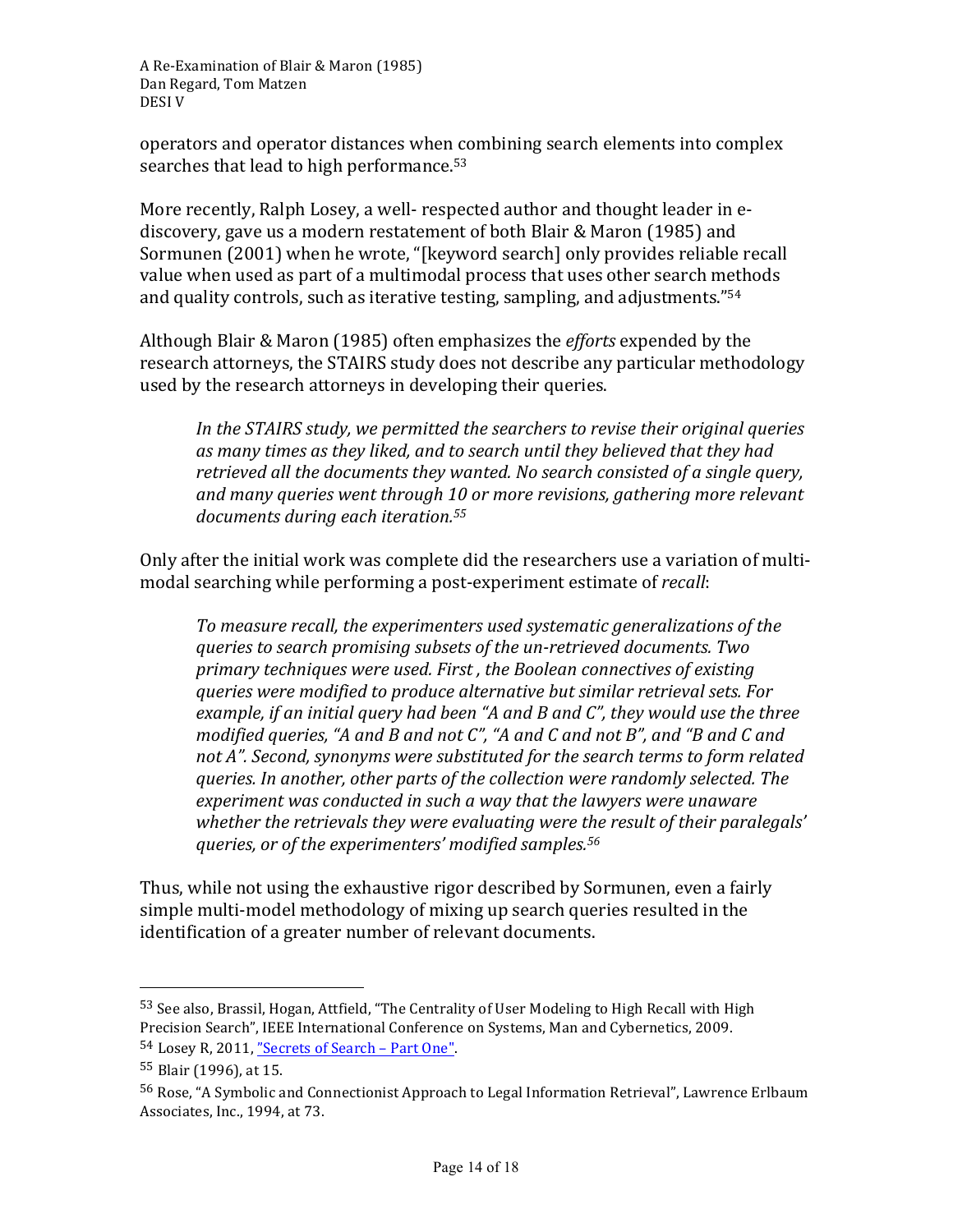#### To What Purpose "Recall"?

What if recall was never estimated? Would that have made the exercise a failure? In the STAIRS study, the experienced attorneys felt that they had enough documents for each of the 51 issues to try those issues:

In this case, the *lawyers* who were to use the system for litigation support stipulated that they must be able to retrieve at least 75 percent of all the documents relevant to a given request for information, and that they regarded this entire 75 percent as essential to the defense of the case... the *information*request and query-formulation procedures were considered complete only when the lawyer stated in writing that he or she was satisfied with the search *results* for that particular query (i.e., in his or her judgment, more than 75 *percent of the "vital," "satisfactory,"* and "marginally relevant" documents had *been retrieved*)... the lawyers were encouraged to continue requesting information from the database until they were satisfied they had enough information to defend the lawsuit on that particular issue or query.<sup>57</sup>

While this list of differences is not intended to be exhaustive, it is instructive. It seems that Blair & Maron (1985) was really an exercise for experienced attorneys to find enough documents for them to defend the lawsuit and not necessarily designed to produce to opposing counsel.

Unfortunately, no list of the actual searches employed in Blair  $\&$  Maron (1985) is available. It is unknown if they used wildcard or fuzzy search. There is some literature that suggests that STAIRS did have a basic form of proximity search.<sup>58</sup> Based on this, it seems that Blair & Maron (1985) was limited to whole-word exact matches with limited proximity – what might be referred to as "simple keyword searches." They also concluded that making compound searches to increase *recall* can have the effect of decreasing *precision.*

Sormunen  $(2001)$  concluded that Blair & Maron  $(1985)$  were right in observing that *recall* tends to decrease and *precision* tends to increase as Boolean search strings become more complex. It is generally accepted in information retrieval that there is a trade-off between *precision* and *recall*. This was documented by Michael Buckland and Fredric Gey in 1994.<sup>59</sup> Buckland and Gey (1994) stated that "[w]ith very large databases and/or systems with limited retrieval capabilities there can be advantages to retrieval in two stages: initial retrieval emphasizing high Recall,

 57 Blair D, Maron ME (1985) at 291.

<sup>58</sup> STAIRS queries were formulated as *Boolean expressions* of desired terms. In addition to the normal Boolean functions of AND, OR, and NOT, STAIRS recognized such modifiers as *adjacent* to or *in the* same paragraph as. Plain text documents could also contain so-called *formatted fields*, which could be used for additional selection. These might contain fixed information such as a date or state name. Wikipedia, May 10, 2013. http://en.wikipedia.org/wiki/IBM\_STAIRS.

 $59$  Buckland M, Grey F, "The Relationship between Precision and Recall", Journal of the American Society for Information Science, 45(1):12-19, 1994.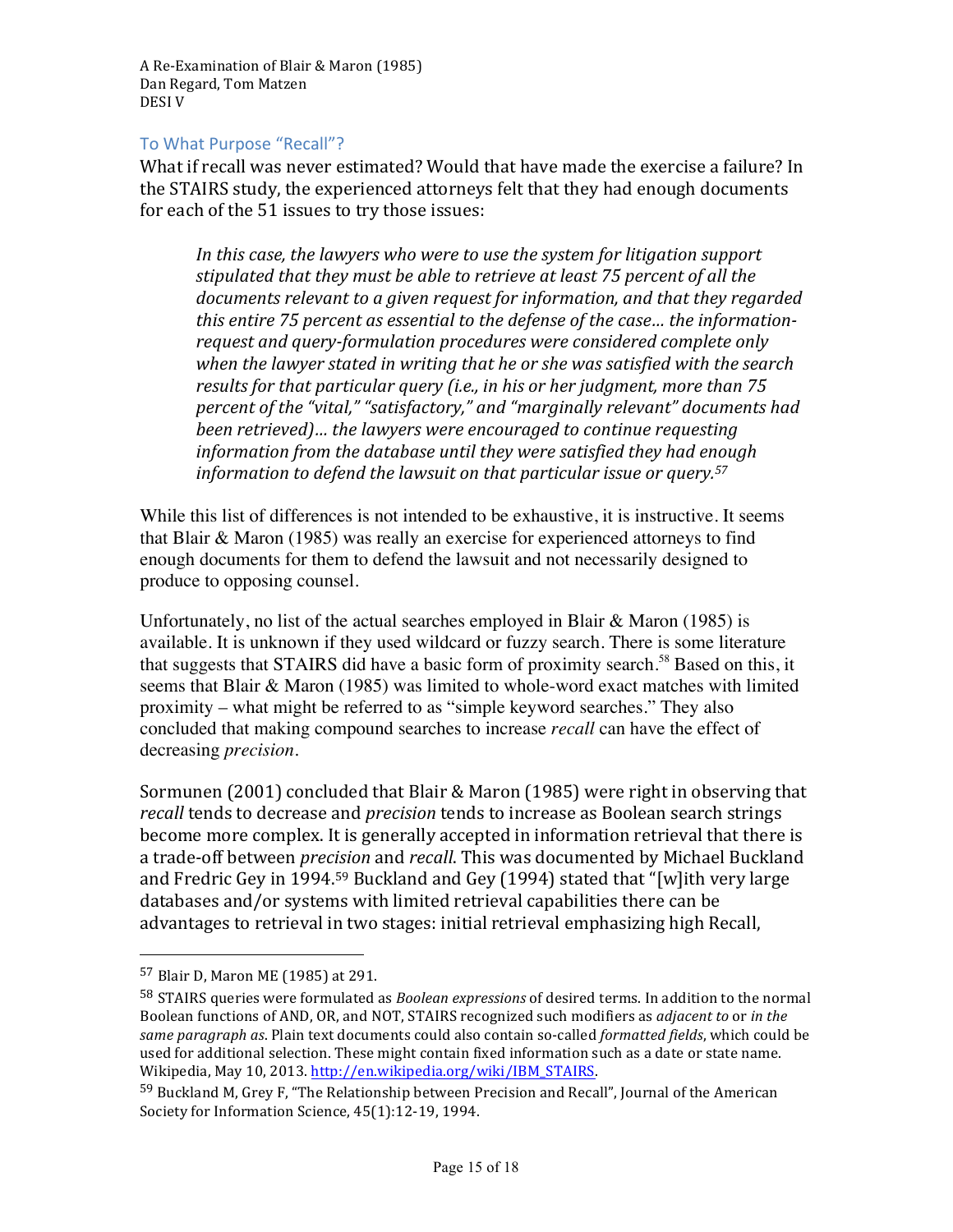followed by more detailed searching of the initially retrieved set, can be used to improve both Recall and Precision simultaneously."<sup>60</sup>

This was, essentially, exactly the technique used in *Kleen Products*, *Biomet*, and in other cases where search terms are used to cull the initial data set and some other techniques (additional queries, computer-assisted-review, or responsiveness review) are used for the next stage of review or for fine-tuning.

If there is no subsequent fine-tuning step, however, parties may attempt to maximize both *precision* and *recall* in a single step. These competing interests, as well as human nature, affect success. Blair & Maron (1985) examined this, as well. They described the basis of the low recall they observed as related to *prediction criteria (PC)*, *futility point criteria (FPC)*, and the *anchoring effect*. 61, 62, 63

At the risk of repetition: a party seeking documents for litigation production may be more focused on recall, while a party seeking documents for their own use may be more interested in precision.

This is exactly the scenario in Blair & Maron (1985). In that study, the researchers (case experienced defense attorneys) were not seeking to fulfill a legal obligation to produce documents to opposing counsel (high *recall*), but rather were seeking only to find sufficient highly relevant documents to defend their case (high *precision*). If that is the case, then a methodology that resulted in high *precision*, but not high *recall* may have been sufficient for their actual needs, regardless of their unsupported estimates of *recall*.

In fact, it is often the case that parties end up needing fewer documents for actual merits resolution than for production in discovery.

In 2011, Microsoft Corporation ("Microsoft") submitted a letter to the Advisory Committee on Civil Rules. In that letter, Microsoft detailed their internal studies of preservation, collection, review, production and usage of exhibits in trial, based on the then current litigation portfolio of 329 matters and 14,805 active holds. Microsoft found that their average documents counts were as follows:

| Action           | Document count | Percentage |
|------------------|----------------|------------|
| Preserved        | 48, 431, 250   | 100.0000%  |
| Collected        | 12,915,000     | 26.6667\%  |
| Reviewed         | 645,750        | 1.3333%    |
| Produced         | 141,450        | 0.2921%    |
| Used as Exhibits | 142            | 0.0003%    |

 $60$  Id at 12.

 $61$  Blair & Maron (1985).

<sup>62</sup> Blair (1990).

<sup>&</sup>lt;sup>63</sup> Somunen (2001).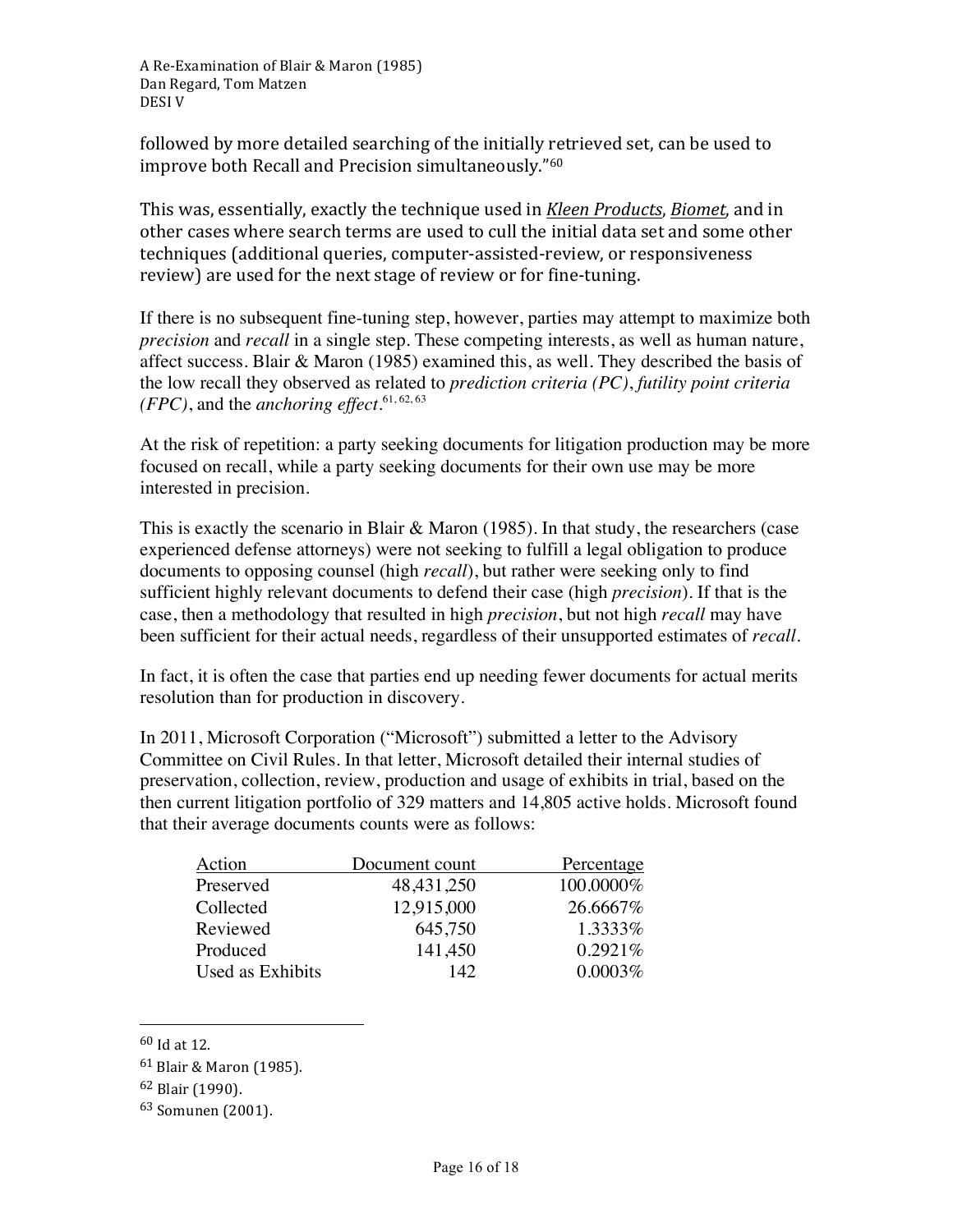This means that Microsoft observed that about  $0.1\%$  of documents produced were actually used as exhibits.<sup>64</sup> This correlates with another study finding that Fortune 200 companies experience a  $1,000:1$  ratio (i.e.  $0.1\%$ ) for documents produced versus documents used as exhibits.<sup>65</sup>

It is not speculative to say that the documents that the attorneys from Blair & Maron (1985) found were "sufficient". That is exactly how the research attorneys described them. As David Blair explained a decade later:

*We also left the endpoint of the search up to the lawyers. We simply told them* to search until they found enough useful documents, in their estimation, to *conduct the defense of the lawsuit. Since the lawyers were the ones who would* defend the lawsuit, they were naturally the only people to know when to stop.<sup>66</sup>

As a result, it becomes clear that the goal of the researchers in Blair & Maron (1985) (i.e., the defense of the lawsuit using culled documents) may vary considerably from the goals of a party applying search terms for the purpose of preservation, collection, culling or the production of documents for a given litigation.

# **Conclusion**

Once all of the various aspects of Blair & Maron (1985) are studied and compared to what we see parties actually doing in litigation today, it becomes clear that while we can learn a lot from this early study, we cannot compare the results achieved in this study almost 30 years ago with the potential results in a different matter today, using different tools and different techniques.

However, we can draw some reliable observations:

- Estimating recall is simply a hard task for people to do. $67$
- There are information retrieval techniques that can be used to calibrate our tools and techniques and to avoid the guesswork of developing search terms.
- Not all search terms are created equal.
- Not all search methodologies are created equal.
- For their own use, attorneys may stop and may be satisfied with less than 100% or even less than 75% of the relevant documents.

 

http://www.bricker.com/documents/attachments/microsoft.pdf, at 4.

<sup>66</sup> Blair D, "STAIRS Redux: Thoughts on the STAIRS Evaluation, Ten Years after",

Journal of the American Society for Information Science 47(1):4-22, 1996.

<sup>64</sup> Howard, Palmer and Banks, 2011.

 $65$  "Litigation Cost Survey of Major Companies", submitted by Civil Justice Reform Group, Lawyers for Civil Justice, U.S. Chamber Institute for Legal Reform, 2010 Conference on Civil Litigation, Duke Law School, 2010.

http://www.uscourts.gov/uscourts/RulesAndPolicies/rules/Duke%20Materials/Library/Litigation %20Cost%20Survey%20of%20Major%20Companies.pdf

 $67$  Roitblat, "Search and Information Retrieval Science", Sedona Conference Journal, Fall 2007.